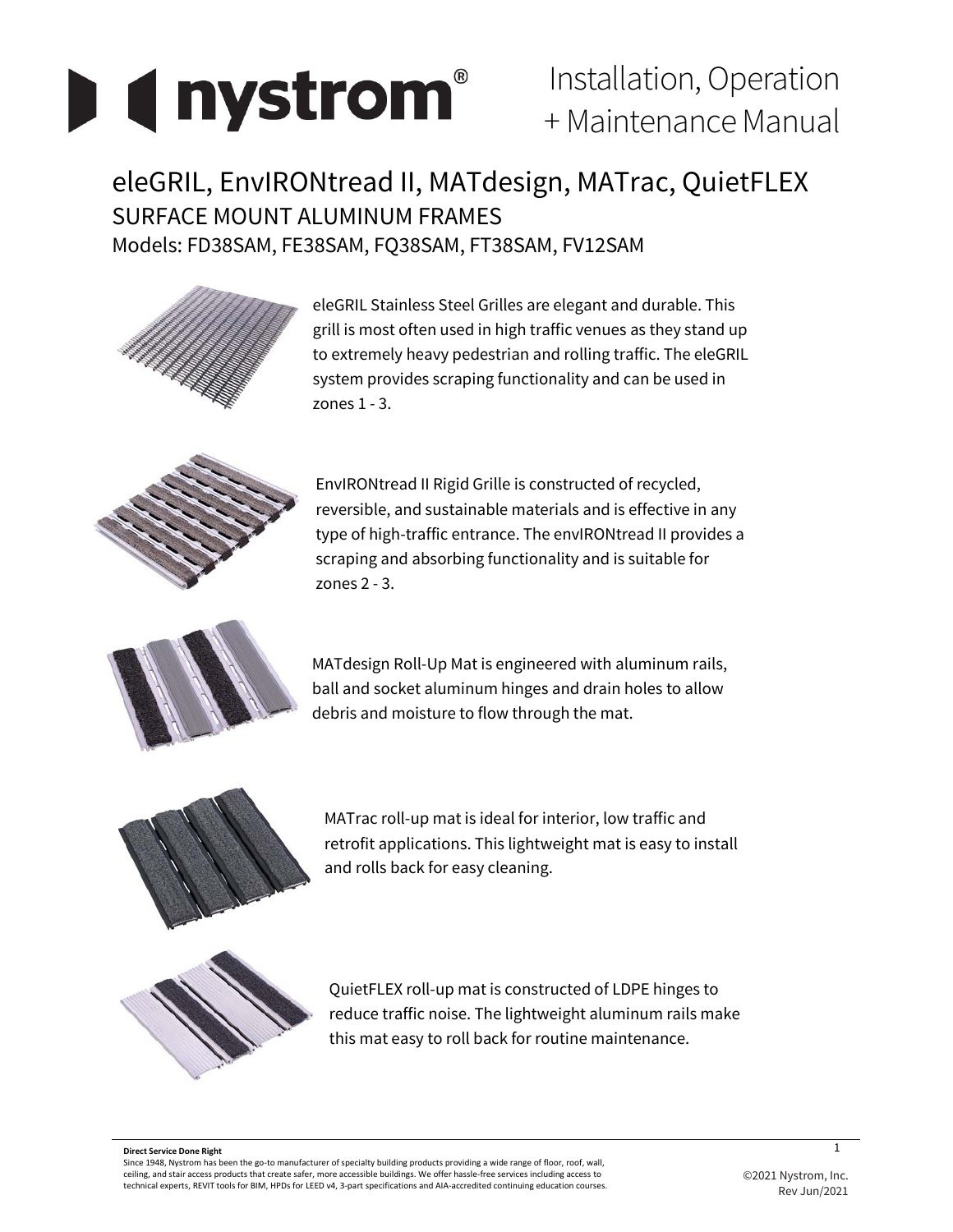#### **Introduction + Safety**

Please read the complete instructions carefully before beginning any work. To ensure proper installation and performance of the product, the following actions must be completed by the installing contractor. Failure to do so will affect product warranty.

**GENERAL SAFETY PRECAUTIONS** Improper selection, installation, or use can cause personal injury or property damage. It is solely the responsibility of the user, through its own analysis to select products suitable for their specific application requirements, ensure they are properly maintained, and limit their use to its intended purpose. Follow proper local, state and federal regulations for proper installation and operation requirements.

#### **Transportation + Storage**

- o Inspect all shipments and materials for missing or damaged components and hardware.
- o Material must be stored in a clean, dry location.

#### **Preparation**

- Locate the packing slip(s) and/or shop drawings.
- Verify that all products listed on the packing slip are included in the package.
- Check the products for damage. If products are damaged, report a freight claim immediately and leave the products in their packaging. If you sign for products without reporting damage you waive your right to a freight claim and will be responsible for their replacement cost.
- Read the instructions thoroughly before beginning installation.

#### **Tool List**

- Level
- Marking Pen
- Drill, and 1/4" Drill Bit
- Screwdriver, Phillips
- Wrench, Adjustable
- Silicone caulk, Caulk gun
- Utility Knife
- Pry Bar
- Clean-up tools see section on Cleaning the Treads

#### **INSTALLATION**

#### **INSTALL THE FRAME**

*A flat floor and accurately installed frames are critical to the overall performance of the grille.* 

**Direct Service Done Right**

Since 1948, Nystrom has been the go-to manufacturer of specialty building products providing a wide range of floor, roof, wall, ceiling, and stair access products that create safer, more accessible buildings. We offer hassle-free services including access to technical experts, REVIT tools for BIM, HPDs for LEED v4, 3-part specifications and AIA-accredited continuing education courses.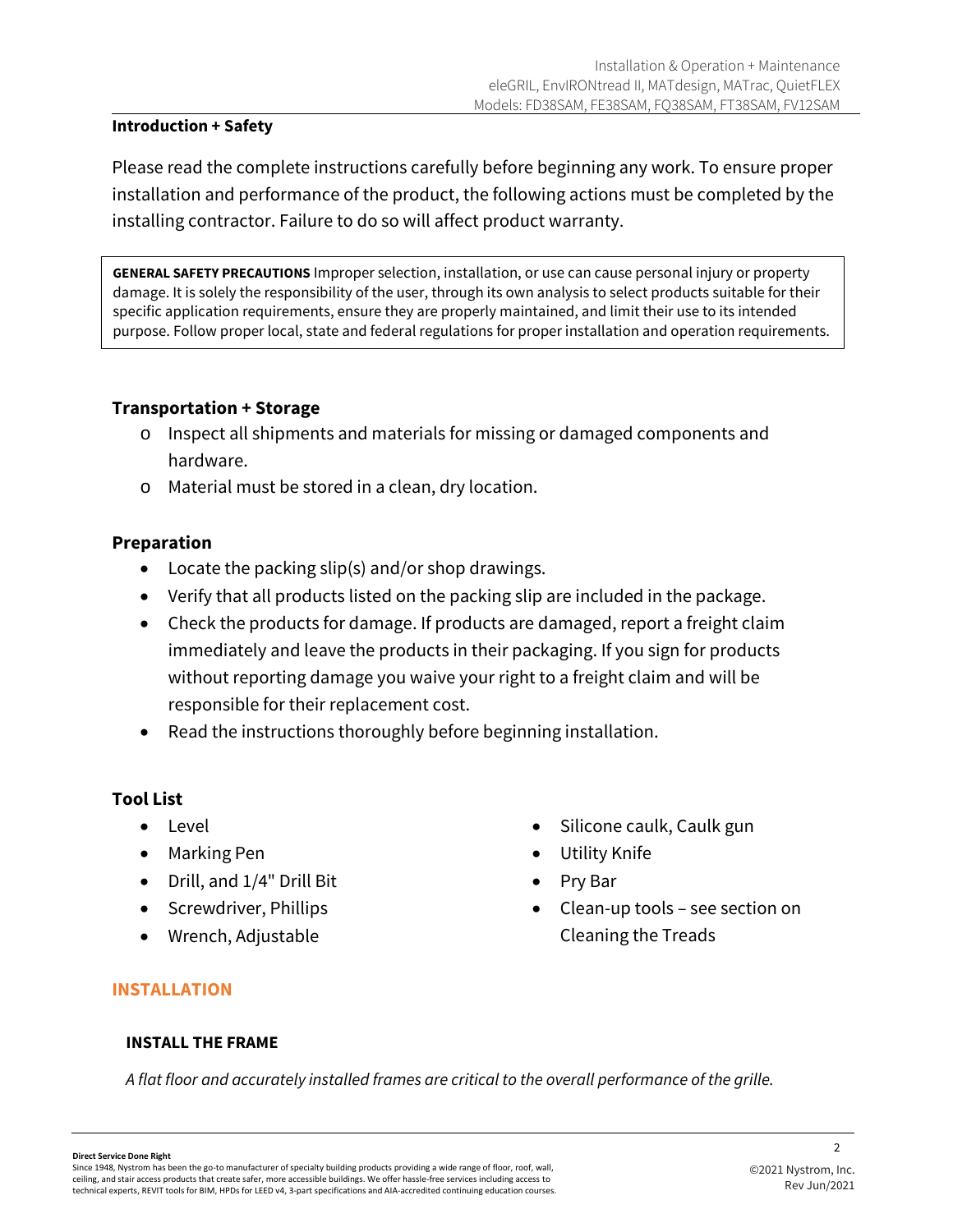- 1. Verify that the floor is flat within 1/8" over 10'. Floor must be flat to prevent damage to the mat / grille. Utilize a self-leveling compound (provide by others) if necessary to ensure a level floor surface.
- 2. Position the pre-cut and pre-mitered frame pieces on the floor as indicated on the shop drawings.
- 3. Mark the fastening point locations on the frames. The required locations are indicated on the shop drawings. Otherwise, evenly space the fastening points at a maximum distance of 24" on all sides of the frame. Drill and countersink 1/4" diameter holes at the marked locations.
- 4. Mark and drill 1/4" diameter holes in the floor for the anchors.
- 5. Using the provided anchors, secure the frame to the floor.

## **INSTALL THE GRILLE**

- 1. Clean the recess thoroughly. Note that debris will cause irregularities in the recess that may cause the grille to rock or create a tripping hazard.
- 2. Consult drawings to determine the correct locations of the grille sections.
- 3. Set grilles into the recess.
- 4. Save the installation and maintenance instructions and include them with the closeout documentation for the owner and maintenance personnel.

## **INSTALL THE MAT**

- 1. Clean the recess thoroughly. Note that debris will cause irregularities in the recess that may cause the mat to rock or create a tripping hazard.
- 2. Consult drawings to determine the correct locations of the mat sections. Mats provided in multiple sections in the traffic direction will include an additional hinge for combining the sections.
- 3. Unroll the mat inside the frame. Push the mat tightly up against one side of the frame. Trim the attached vinyl filler to ensure a tight fit in the recess.
- 4. Save the installation and maintenance instructions and include them with the information that will be passed on to the owner or maintenance personnel.

#### **MAINTENANCE**

Continued maintenance is critical to the long-term safety and performance of the mat / grille. Remove the mat / grille and clean the recess periodically to prevent the surface from becoming uneven. Debris build up within the recess could lead to deflection in the grille and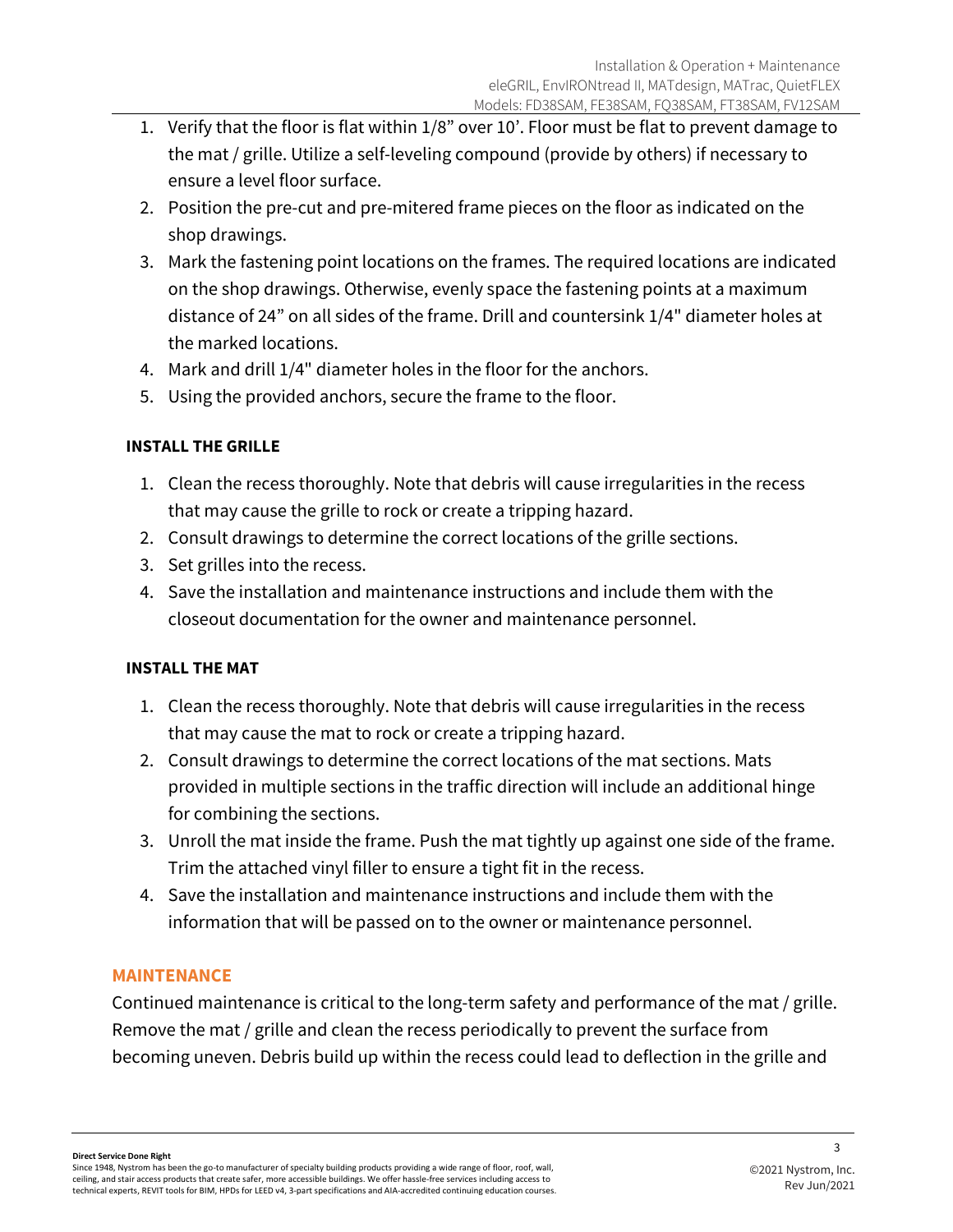may possibly cause tripping hazards. Lifting hooks are not required to remove the grille/mat. If necessary, use a screwdriver or pry bar to assist in removing the grille/mat from the recess.

The type and schedule of maintenance of your grille or mat will depend upon location and amount of traffic. See the outline below for cleaning instructions for the variety of tread insert materials.

- **Brush**
	- o Clean the brush treads with a vacuum or broom.
	- o Do not use petroleum-based products to clean brush bristles. These types of solvents will damage or fade the treads.
- **EcoTread**™
	- o Use a mild detergent and water with a soft bristle brush or microfiber mop.
	- o Do not use petroleum-based products to clean recycled rubber. These types of solvents will damage or fade the treads.

## • **Premium Carpet or EnvIRONtread**® **II**

- o A good heavy-duty vacuum cleaner with a rotating brush is the most effective way to routinely clean the carpet in your entrance Grille or mat. By vibrating the fibers, this type of vacuum not only cleans the surface of the carpet, but also removes soil that is imbedded into the pile. The rotating brush aids in keeping the pile upright for longer lasting beauty.
- o The heaviest traffic areas should be vacuumed daily and the light traffic areas as infrequently as weekly.
- o Carpet should be deep cleaned with a hot water extraction cleaner once per month or when vacuuming will no longer remove the soil. This may be monthly, quarterly, or longer, depending upon soil and traffic conditions.
- o Inspect the grille or mat regularly for spots and stains, to reduce the possibility of them becoming permanent.
- o Removing Spots
	- If the spot is semi-solid, scrape with a spoon or spatula and then blot with a damp sponge. Work from the edge of the spot to the center. This will keep the stain from spreading. If this procedure does not work, use a spot remover.
	- We recommend a dry system because it reduces solid build-up won't leave floors wet and slippery, and there is no risk in damaging the carpet

#### **Direct Service Done Right**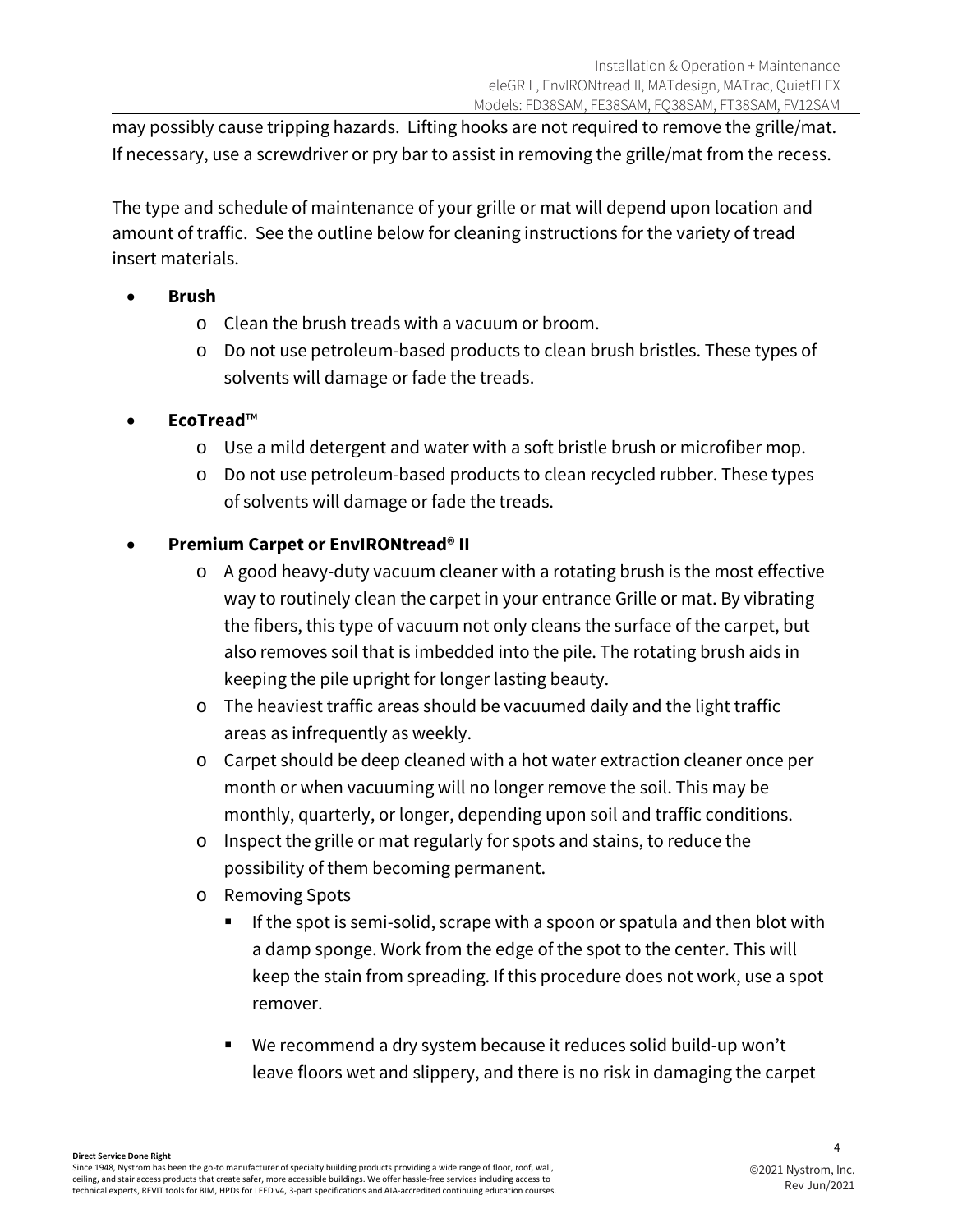from dye bleeding. For most spills such as coffee, tea, pet stains, etc., a dry soil extractor works best.

- Wet cleaning methods, including aerosols, foams, hot water extraction, or shampoo will work, but sometimes they leave sticky detergent residue that will accelerate soil build-up.
- For oily stains such as tar, grease, paint, etc., a non-flammable dry cleaning solvent works best. Be extremely careful when using dry cleaning solvent. Take care to check for color fastness before cleaning the entire surface. Put a few drops of stain remover in an inconspicuous area and press the area with a clean cloth for ten seconds. If the color fades or changes, discontinue use.

## • **Ribbed Rubber**

- o Use a mild detergent and water to damp mop the rubber treads. To remove caked on mud, use a stiff brush.
- o Do not use petroleum-based products to clean rubber. These types of solvents will damage or fade the treads.

## • **Rugged Scrub**®

- o The most effective way to clean the treads is with a garden hose or highpressure washer, as necessary. The treads can withstand pressure of up to 1,000 pounds per square inch. A good heavy-duty vacuum cleaner with a rotating brush will remove most dirt from your Rugged Scrub treads during routine daily cleaning.
- o Do not use petroleum-based products to clean Rugged Scrub®. These types of solvents will damage or dissolve the treads.

#### • **Serrated Aluminum Mats and Serrated Grilles**

o Clean the treads with a vacuum or broom first, and then mop the treads with standard floor cleaner.

#### • **Stainless Steel Grilles**

- o Surface wires can be cleaned with a non-ferrous cleaner such as 3M's Scotch Brite™
- o Do not use steel wool or abrasive pads. The steel in these products will embed in the wires and subsequently rust.

#### **Direct Service Done Right**

5